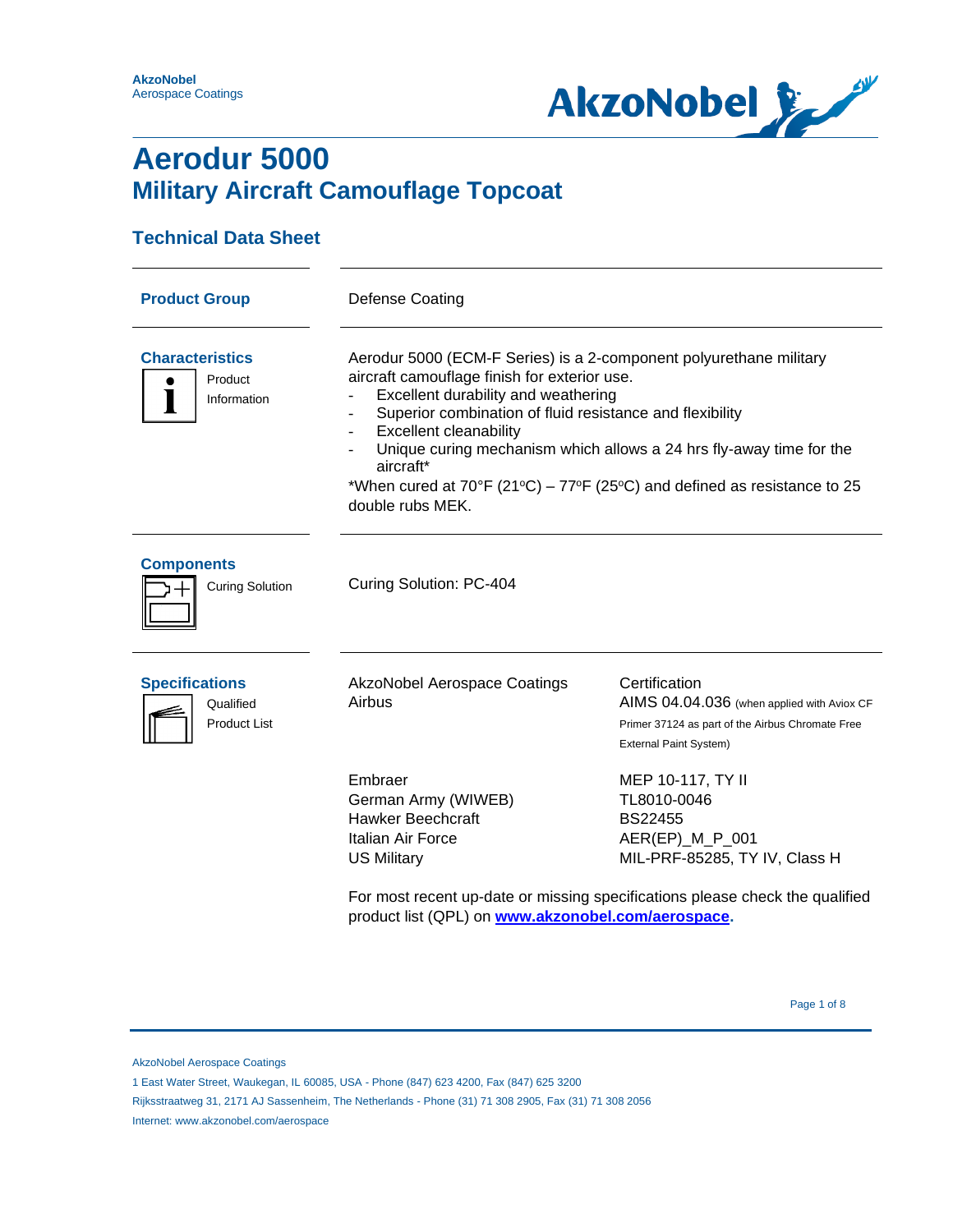$\overline{\phantom{0}}$ 



# **Aerodur 5000 Military Aircraft Camouflage Topcoat**

| <b>Surface Conditions</b><br>Cleaning                  | Surface cleaning or pretreatment is an essential part of the painting<br>process.<br>Observe the recoat time parameters of the relevant primer and<br>applicable specifications.<br>Remove oil, grease and other contaminants prior to application of the<br>finish.<br>Recondition aged primers or topcoats with Scotch-Brite® type A, very<br>$\blacksquare$<br>fine, achieving a uniform matt surface.<br>Remove dust with tack rags prior to application of the finish.<br>The product Aerodur 5000 is compatible with the following primers:<br>$\overline{\phantom{a}}$<br>10P20-13, MIL-PRF-23377, TY I, Class C<br>10P20-14, MIL-PRF-23377, TY II, Class C<br>10P20-12, DMS 2104<br>Aviox CF Primer 37124, AIMS 04-04-036 |  |
|--------------------------------------------------------|-----------------------------------------------------------------------------------------------------------------------------------------------------------------------------------------------------------------------------------------------------------------------------------------------------------------------------------------------------------------------------------------------------------------------------------------------------------------------------------------------------------------------------------------------------------------------------------------------------------------------------------------------------------------------------------------------------------------------------------|--|
| <b>Instruction for Use</b><br>Mixing Ratio<br>(volume) | Aerodur 5000 (ECM-F-XXXX)<br>3 parts<br>1 part<br>Curing Solution PC-404                                                                                                                                                                                                                                                                                                                                                                                                                                                                                                                                                                                                                                                          |  |
|                                                        | Stir or Shake Aerodur 5000 base until all pigment is uniformly<br>dispersed before adding curing solution.<br>Add PC-404 curing solution and stir the catalyzed mixture thoroughly.                                                                                                                                                                                                                                                                                                                                                                                                                                                                                                                                               |  |
| Note                                                   | At low temperatures, the cure rate may be accelerated by adding one fluid<br>ounce (30 ml) of AC-5000 per one mixed gallon of Aerodur 5000.<br>Note: The use of AC-5000 is not recommended at temperatures of<br>70°F and above.                                                                                                                                                                                                                                                                                                                                                                                                                                                                                                  |  |
| Note                                                   | The use of AC-5000 accelerator is not recommended under normal<br>painting conditions since the material as supplied represents the optimum<br>balance of application, pot life, and curing characteristics at temperatures<br>of 70°F (21°C) and above.                                                                                                                                                                                                                                                                                                                                                                                                                                                                          |  |
| Note                                                   | The application and mixing characteristics of high solid products differ<br>from conventional products. Mix base and curing solution thoroughly for at<br>least 2 minutes. A 30 minute induction time is recommended prior to<br>application. In application, rapid film build may take place due to the high<br>solid nature of the formulation.                                                                                                                                                                                                                                                                                                                                                                                 |  |

Page 2 of 8

AkzoNobel Aerospace Coatings

<sup>1</sup> East Water Street, Waukegan, IL 60085, USA - Phone (847) 623 4200, Fax (847) 625 3200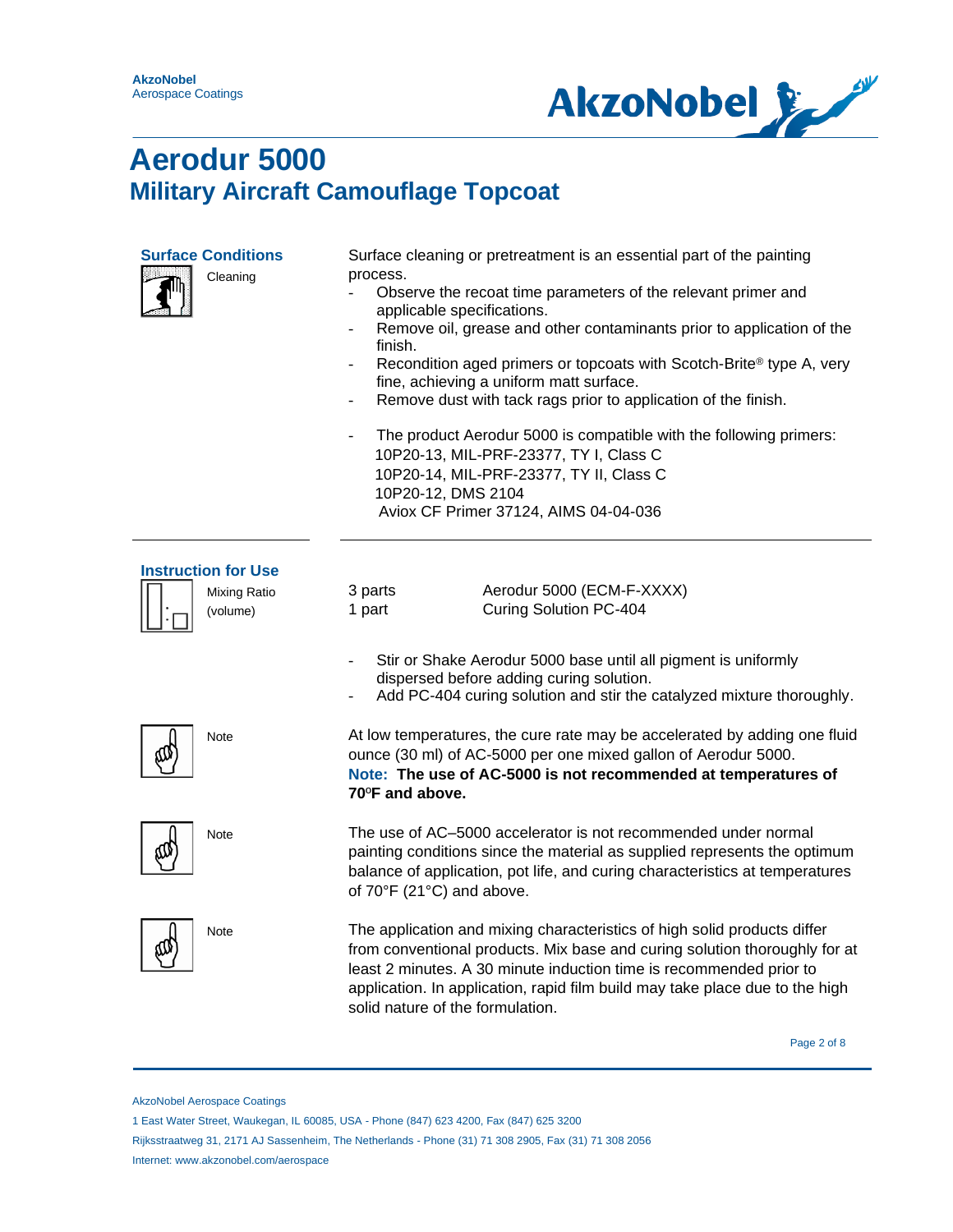



Induction Time 30 minutes.

Initial Spraying Viscosity (25ºC/77ºF)



**(21ºC/70ºF)**

24 – 38 seconds Gardener Signature Zahn-Cup #2

22 – 32 seconds Ford Cup #4



Note Viscosity measurements are provided as guidelines only and are not to be used as quality control parameters. Certified information is provided by certification documentation available on request.

**(25ºC/77ºF)**

40 – 70 seconds ISO-Cup 4

24 – 32 seconds Gardener Signature Zahn-Cup #2

22 – 30 seconds Ford Cup #4



4 hours.

2 hours with AC-5000 Accelerator.

#### **Note:**

### **Pot life profile as supplied or with addition of low temperature Accelerator AC-5000.**

(1 fluid ounce, 30 ml, AC-5000 per one gallon kit Aerodur 5000)



Pot life (25ºC/77ºF) **Continued** 



AkzoNobel Aerospace Coatings

1 East Water Street, Waukegan, IL 60085, USA - Phone (847) 623 4200, Fax (847) 625 3200

Rijksstraatweg 31, 2171 AJ Sassenheim, The Netherlands - Phone (31) 71 308 2905, Fax (31) 71 308 2056 Internet: www.akzonobel.com/aerospace

Page 3 of 8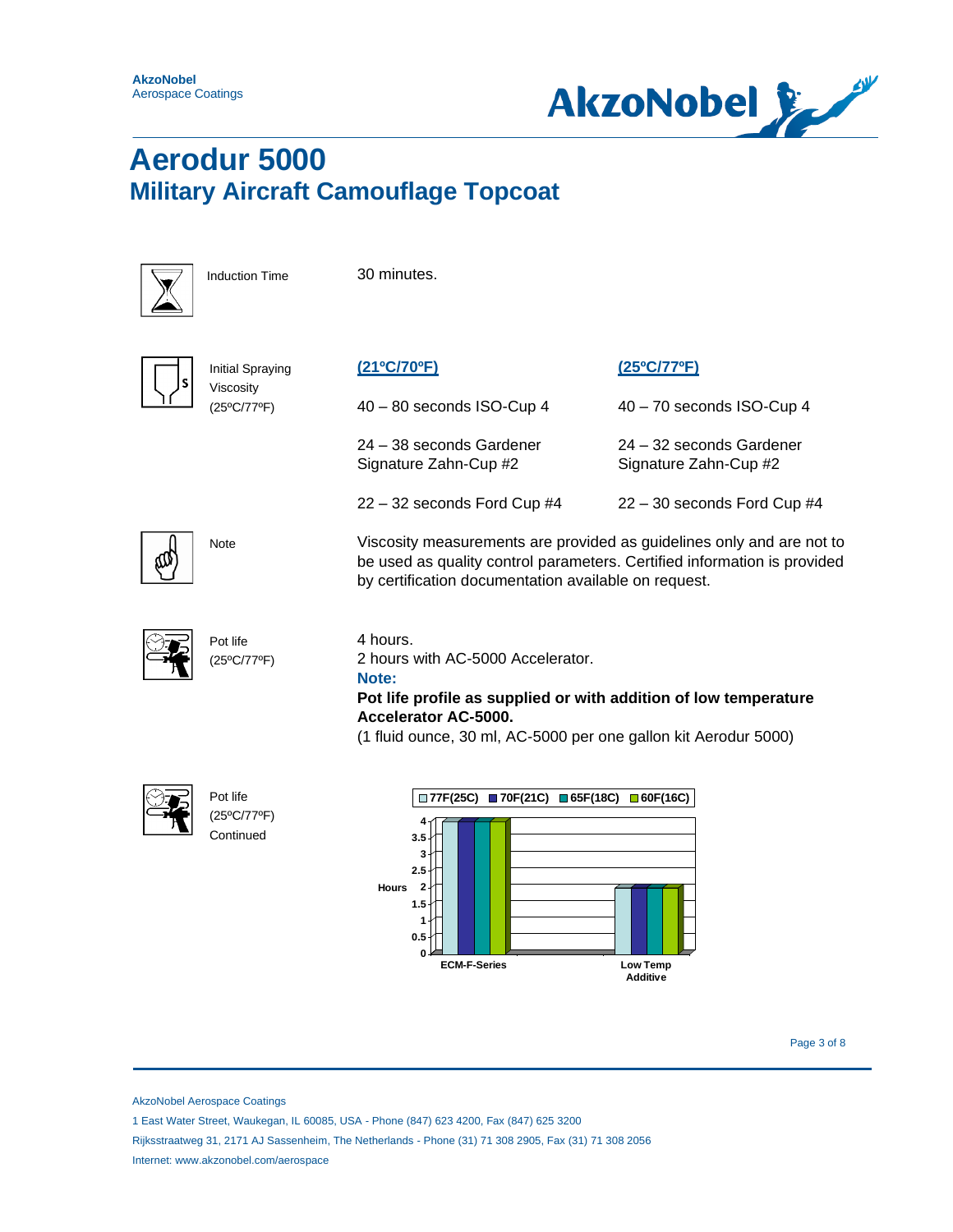



Dry Film **Thickness** (DFT)

 $43 - 58$  micron ( $\mu$ m) or 1.7 - 2.3 mils for MIL-PRF-85285, TY IV, Class H 60 – 75 micron ( $\mu$ m) or 2.4 – 3.0 mils for AIMS 04.04.036 **Note:** Some colors may require increased film thickness (3 or more coats) to achieve acceptable hide.





#### Stencil Window **Stencil Window**

Maximum time (without reactivation): 48 hours within recommended application window.



Note Aerodur 5000 may be applied in conditions outside of the limits shown above. Care must be excercised to ensure a satisfactory result. Please contact your local AkzoNobel Aerospace Coatings representative to determine the proper application techniques when environmental conditions fall outside of the recommended range.

Page 4 of 8

AkzoNobel Aerospace Coatings

<sup>1</sup> East Water Street, Waukegan, IL 60085, USA - Phone (847) 623 4200, Fax (847) 625 3200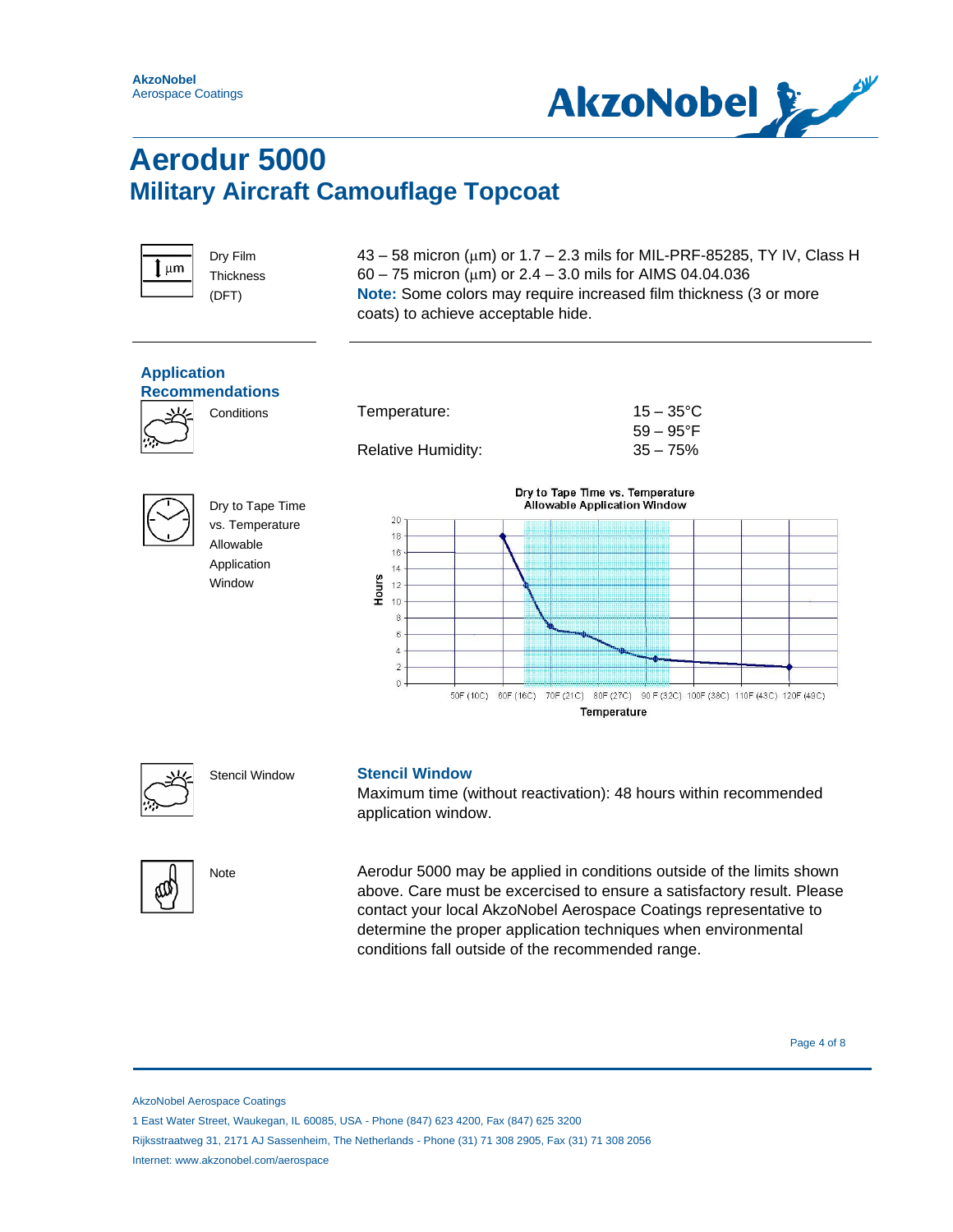

| Note                                                                                                                | The quality of the application of all coatings will be influenced by the<br>spray equipment chosen and the temperature, humidity, and air flow of<br>the paint application area. When applying the product for the first time, it<br>is recommended that test panels be prepared in order to identify the best<br>equipment settings to be used in optimizing the performance and<br>appearance of the coating. |                                                                                                                                                                                                                                                                                                                                                                    |                                                 |
|---------------------------------------------------------------------------------------------------------------------|-----------------------------------------------------------------------------------------------------------------------------------------------------------------------------------------------------------------------------------------------------------------------------------------------------------------------------------------------------------------------------------------------------------------|--------------------------------------------------------------------------------------------------------------------------------------------------------------------------------------------------------------------------------------------------------------------------------------------------------------------------------------------------------------------|-------------------------------------------------|
| Equipment                                                                                                           | Conventional<br><b>HVLP</b><br>Airless Electrostatic                                                                                                                                                                                                                                                                                                                                                            | $1.4 - 1.8$ mm (0.055 - 0.070 in) nozzle orifice<br>$1.4 - 1.8$ mm (0.055 - 0.070 in) nozzle orifice<br>$0.013 - 0.015$ inch (0.33 - 0.38 mm) tip size                                                                                                                                                                                                             |                                                 |
| Number of Coats                                                                                                     | technique:<br>second wet coat.<br>thickness.                                                                                                                                                                                                                                                                                                                                                                    | Aerodur 5000 may be applied in one of two ways using 50% overlap<br>1. A first wet coat, followed after 30 minutes flash-off time by a<br>2. With a single uniform medium wet cross coat to the required film<br>Note: For colors requiring additional film thickness to achieve optimal<br>hide, Option 1. should be used to apply the number of coats necessary. |                                                 |
| Cleaning of<br>Equipment                                                                                            |                                                                                                                                                                                                                                                                                                                                                                                                                 | TR-19, TR-36, C28/15, or 98068 cleaning solvent options.                                                                                                                                                                                                                                                                                                           |                                                 |
| <b>Physical Properties</b><br><b>Drying Times</b><br>(25 +/- 2°C / 77<br>$+/- 2$ <sup>o</sup> F, 55 $+/-$<br>5% RH) | Set To Touch<br>Dry to Tape<br>Fly away time*                                                                                                                                                                                                                                                                                                                                                                   | (21°C/70°F)<br>4 hours<br>7 hours<br>24 hours                                                                                                                                                                                                                                                                                                                      | (25°C/77°F)<br>3-4 hours<br>6 hours<br>24 hours |
| Fly away time*                                                                                                      | 25 double rubs MEK.                                                                                                                                                                                                                                                                                                                                                                                             | *When cured at $70^{\circ}F$ (21 $^{\circ}C$ ) – $77^{\circ}F$ (25 $^{\circ}C$ ) and defined as resistance to                                                                                                                                                                                                                                                      |                                                 |

Page 5 of 8

AkzoNobel Aerospace Coatings

<sup>1</sup> East Water Street, Waukegan, IL 60085, USA - Phone (847) 623 4200, Fax (847) 625 3200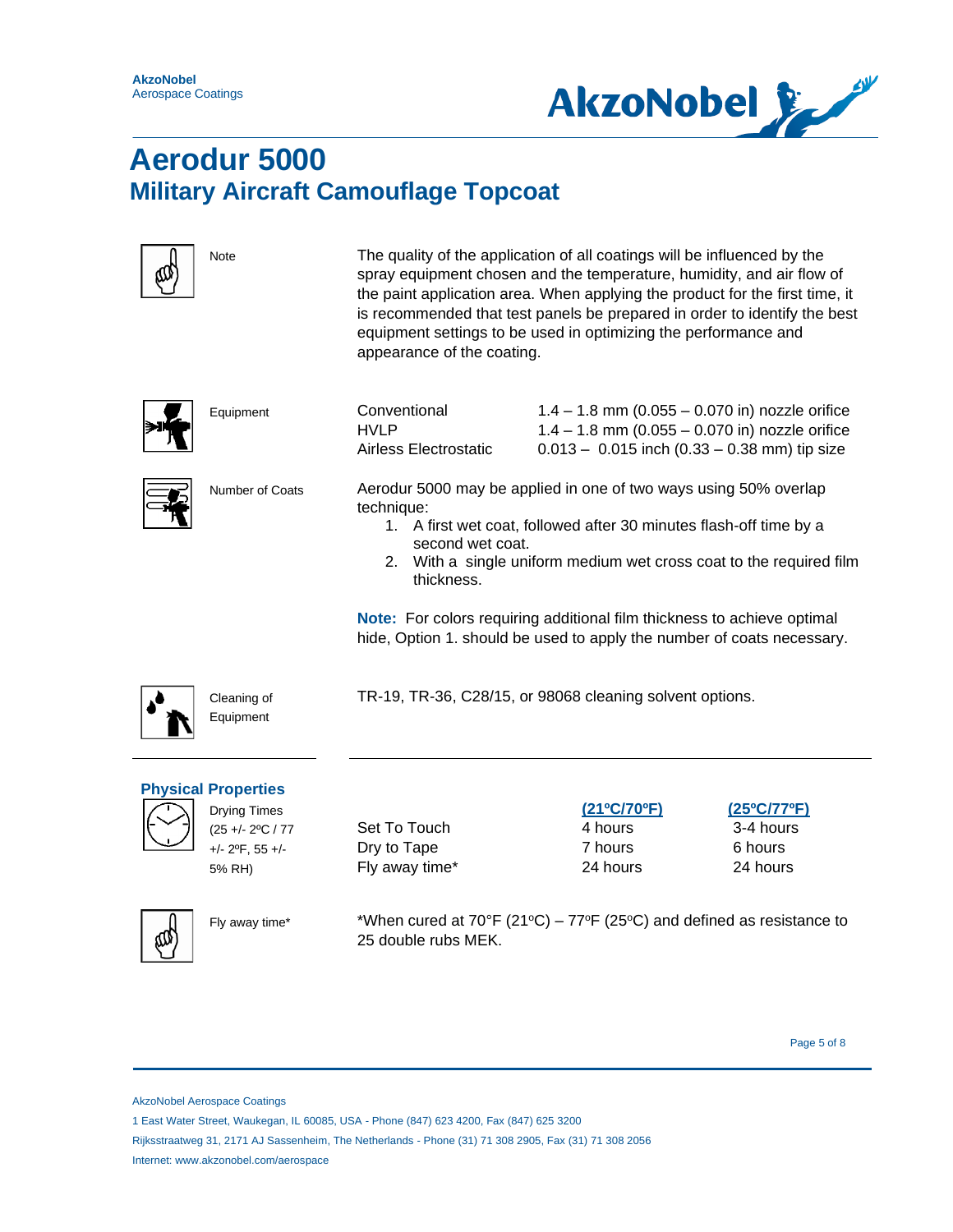



| Dry-to-Tape |
|-------------|
| Time vs.    |
| Temperature |

|              |                                                                  | $\Box$ 77F(25C) $\Box$ 70F(21C) $\Box$ 65F(18C) $\Box$ 60F(16C) |                                   |
|--------------|------------------------------------------------------------------|-----------------------------------------------------------------|-----------------------------------|
| <b>Hours</b> | 18<br>16<br>14<br>12<br>10<br>8<br>6<br>4<br>$\overline{2}$<br>0 |                                                                 |                                   |
|              | ECM-F-<br><b>Series</b>                                          |                                                                 | <b>Low Temp</b><br><b>Additve</b> |



Drying Times (25 +/- 2ºC / 77 +/- 2ºF, 55 +/- 5%

RH) **Continued** 

**Theoretical** Coverage

Dry Film Weight

Minimum recoat time: 30 minutes

Maximum recoat time: 48 hour maximum (with no reactivation)

- Aerodur 5000 may be recoated with an additional application of Aerodur 5000 within 48 hrs with no reactivation.
- If a drying time of 48 hrs is exceeded, reactivate with e.g. Scotch-Brite® Type A very fine.
- Aerodur 5000 may be recoated up to 7 days when reactivated with sanding paper P220 and properly cleaned and degreased.

**Note: The use of AC-5000 at temperatures above 70ºF may reduce the recoat window.**



### **Ready to apply:**

19.9  $m^2$  per liter at 25  $\mu$ m dry film thickness 813 ft<sup>2</sup> per US gallon at 1.0 mil dry film thickness May vary by color



1.30  $g/m^2/\mu m$ 0.0067 lbs/ft<sup>2</sup>/mil May vary by color

Page 6 of 8

AkzoNobel Aerospace Coatings

1 East Water Street, Waukegan, IL 60085, USA - Phone (847) 623 4200, Fax (847) 625 3200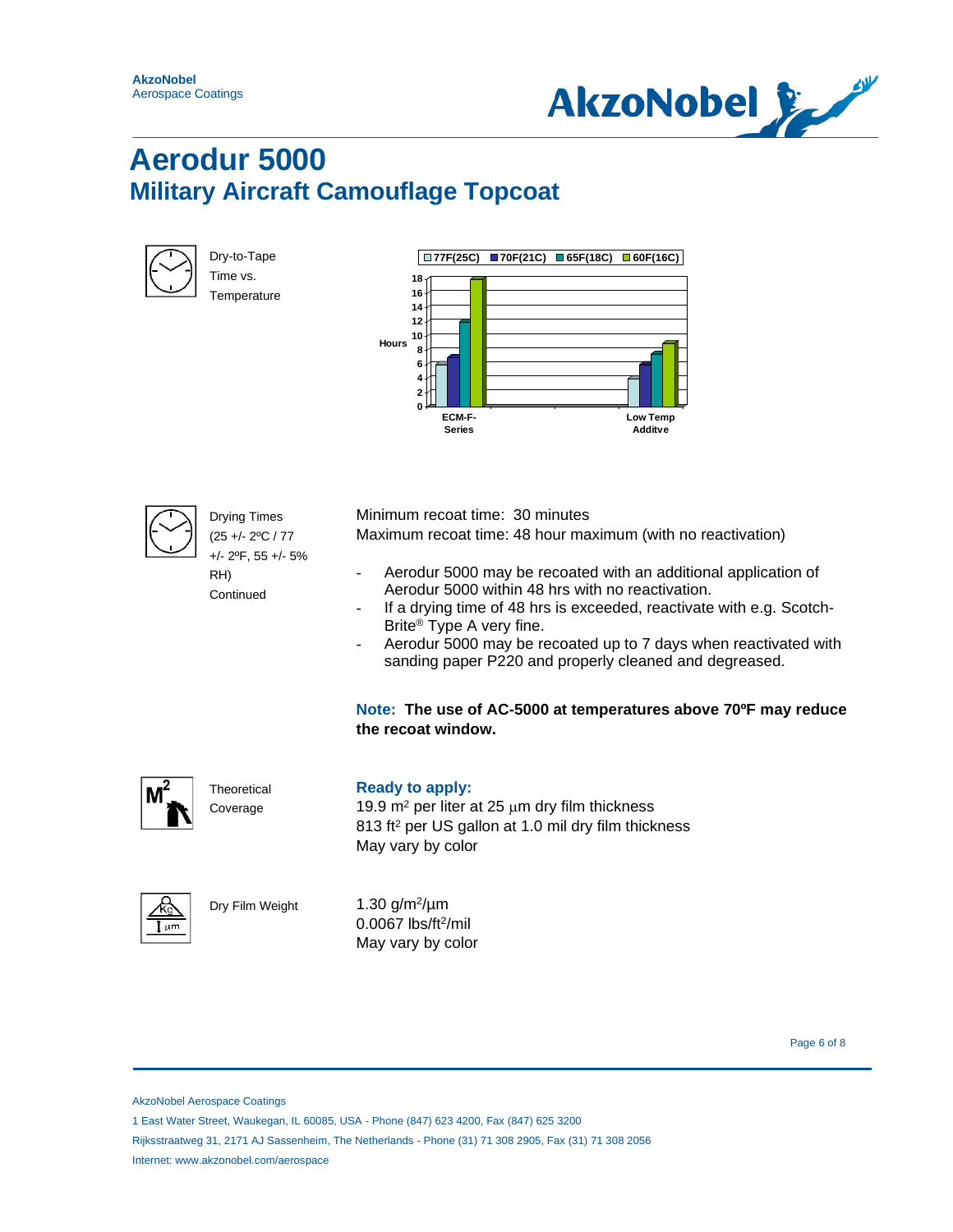**AkzoNobel** Aerospace Coatings



# **Aerodur 5000 Military Aircraft Camouflage Topcoat**

| VO | Volatile Organic<br>Compounds                       | Max 439 g/l<br>Max 3.5 lb/gal                                                                                                                                                                                                                                                                                        |                                          |
|----|-----------------------------------------------------|----------------------------------------------------------------------------------------------------------------------------------------------------------------------------------------------------------------------------------------------------------------------------------------------------------------------|------------------------------------------|
|    | Gloss (60°)                                         | $<$ 5 GU @ 60 $^{\circ}$ and $<$ 9 GU at 85 $^{\circ}$                                                                                                                                                                                                                                                               |                                          |
|    | Color                                               | As specified                                                                                                                                                                                                                                                                                                         |                                          |
|    | Flash-point                                         | Aerodur 5000 (ECM-F-XXXX)<br>PC-404<br>AC-5000                                                                                                                                                                                                                                                                       | 7°C / 46°F<br>7°C / 46°F<br>39°C / 102°F |
|    | Storage                                             | Store the product dry and at a temperature between 5 and 38°C / 40 and<br>100°F per AkzoNobel Aerospace Coatings specification. Store in the<br>original unopened containers. Storage temperature may vary per OEM<br>specification requirements. Refer to container label for specific storage<br>life information. |                                          |
|    | Shelf life<br>$5 - 38^{\circ}$ C<br>$(40 - 100$ °F) | 24 months per AkzoNobel Aerospace Coatings commercial specification.<br>Shelf life may vary due to OEM specification requirements. Refer to<br>container label for specific shelf life information.                                                                                                                  |                                          |

Page 7 of 8

1 East Water Street, Waukegan, IL 60085, USA - Phone (847) 623 4200, Fax (847) 625 3200

AkzoNobel Aerospace Coatings